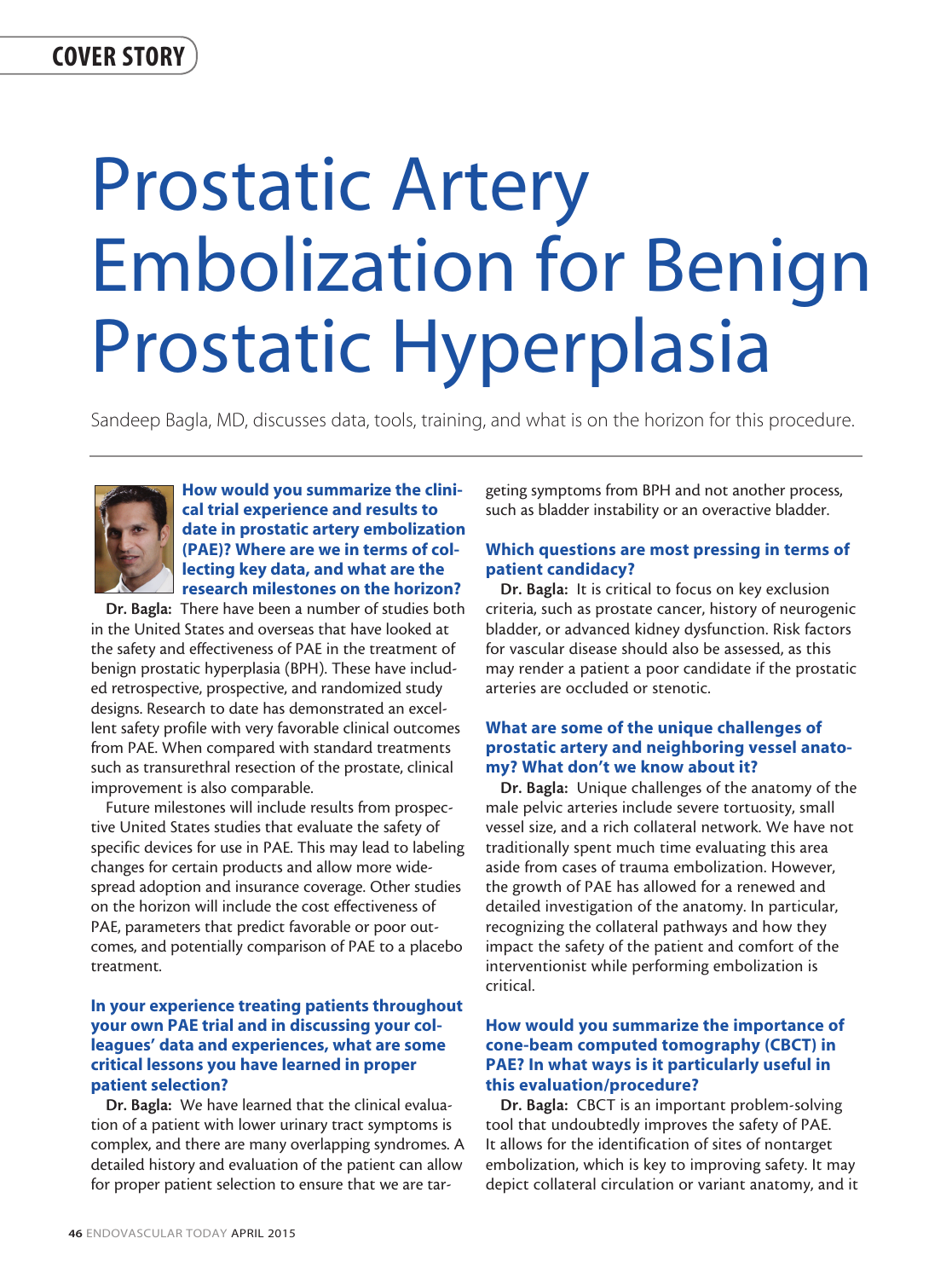# Highlight From SIR 2015: Favorable Results in PAE for BPH

At SIR 2015 in Atlanta, Georgia, Dr. Bagla presented results from a study showing the effectiveness of PAE in the setting of BPH.

Authors: J.B. Smirniotopoulos, MD; J.C. Orlando, MD; S. Bagla, MD

Patients: 78

Duration: January 2011 to July 2014

Analysis Groups by Enlarged Prostate Size:  $<$  50 cm<sup>3</sup>; 50–80 cm<sup>3</sup>; > 80 cm<sup>3</sup>

Follow-Up: 1, 3, and 6 months

Technical Success: 96% (75/78)

#### Key Findings:

- Statistically significant improvement in symptoms and quality of life in all groups
- No difference in outcomes between groups
- Minor complications: groin hematoma (1), urinary tract infection (1)

Conclusion: "PAE appears to offer similar positive clinical benefits to 6 months in patients with varying gland size. Future study aimed at comparing recurrence rates and procedural differences is warranted."

can also allow for procedural planning, including overlay or fusion with CT angiography imaging.

# What are the ideal characteristics of embolic options and delivery devices in this setting?

Dr. Bagla: Well-calibrated embolic agents are essential, because a reliable size is needed to ensure that operators are selecting and administering agents with confidence. Agents must be able to be administered through small, flexible microcatheters and preshaped/ angled catheters that allow for navigation into the small distal target vasculature.

The delivery devices should also allow for excellent imaging ability and power-injector–compatible injections.

# Have you identified any key unmet needs, technologically?

Dr. Bagla: With any novel procedure, there are always advancements in technology that are needed to grow with the maturity of the procedure itself. In

PAE, these will include more sophisticated embolic agents that can allow for real-time imaging and therefore potentially predict patient outcomes and safety. Navigational tools and manipulable catheters such as endovascular robotics may play a large role in the future of PAE.

# What specific operator training and skill sets are needed?

Dr. Bagla: Interventional radiologists are well suited for PAE because of their knowledge of the space and advanced microcatheter skills. Training for the procedure and clinical evaluation of the patient should include well-organized proctoring programs, too. Operators should be skilled in the use of a variety of microcatheters and microwires, as well as selection and use of embolic agents. A proper understanding of the pelvic arterial anatomy is also critical, and the performance and evaluation of CBCT imaging is needed.

# How would you describe potential complications one might encounter in PAE, based on trials and anecdotal experiences to date?

Dr. Bagla: One might encounter complications related to the arteriography, embolization, or postoperative clinical course. Close clinical follow-up is needed to evaluate all of these.

# What factors are believed to contribute to late symptom recurrence in PAE cases?

Dr. Bagla: It is not known at this time what causes late recurrence. This is an area of ongoing investigation.

# What is currently known regarding any potential effects on fertility?

Dr. Bagla: There are no known effects at this time. The prostate does produce fluid that supports the function of the sperm, but the effect of PAE on fertility is not known. Men have, however, successfully fathered children after PAE.

#### How long must the follow-up period be in order to further the validation of this technique?

Dr. Bagla: At least 2 years, as data from other studies are usually benchmarked at this time to evaluate for recurrence rates.

# What would you like to see from the next trials in this field?

Dr. Bagla: Future trials should focus on the factors that predict better outcomes, including particle size selection and potentially preoperative imaging. Other